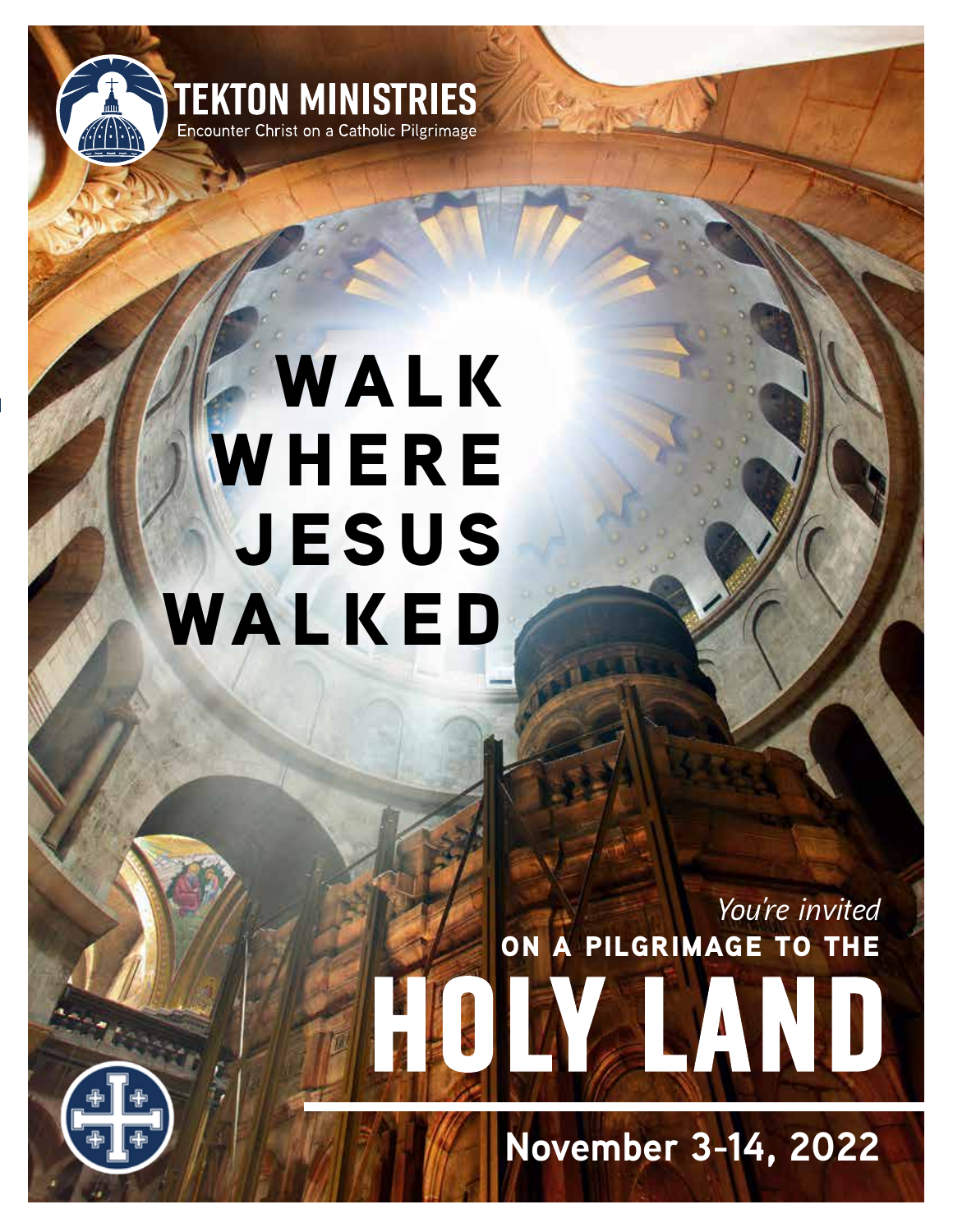# a truly catholic pilgrimage

**Tekton Ministries** *has been leading Catholic pilgrimages to the Holy Land for more than 20 years. Working closely with your priest to create thoughtfully planned itineraries, we help make the Catholic faith more tangible to your daily life by taking you where the seeds of Catholicism were first planted to be spread across the world. Although we visit more than 50 sites in this holy and historic region, daily Mass and time for prayerful reflection are important parts of each day's experience.*

*We use only experienced Christian or Catholic guides, so you receive truthful explanations of scripture and the places we encounter. When the disciple Philip asked the Eunuch (who was reading Isaiah) if he understood what he was reading, the man responded, "How can I, unless someone guides me?" (Acts 8:35) Just as Philip guided the Eunuch with "the good news of Jesus," your Tekton pilgrimage will guide you into a deeper understanding of the Scriptures. Our prayers, service, and love of our Lord go with you.*

#### l **Day 1 - Thursday, November 3** *Depart USA*

Our pilgrimage begins today as we depart on our flight to Israel. Meals and drinks served aloft.

#### l **Day 2 - Friday, November 4** *Arrive Tel Aviv / Netanya*

After our arrival at Ben Gurion Airport in Tel Aviv, our immersion in ancient Israel where Christ walked begins. We will be met by our guide who will be with us for the duration of the pilgrimage and make the scripture come alive as we follow in the footsteps of Jesus and the Prophets. Journey to nearby Netanya for dinner and overnight. *(D)*

## l **Day 3 - Saturday, November 5** *Netanya / Caesarea Maritime / Mt. Carmel / Tiberias*

Set out for a morning drive along the Mediterranean Coast to Caesarea, the capital of the Roman Procurators of Judea where St. Peter preached, and St. Paul was imprisoned for two years. Visit the Roman Theater, Crusader's Moat and see the stunning architecture and art of the Byzantine Churches. That afternoon we enter the port city of Haifa to ascend Mt. Carmel, the sacred mountain where the Prophet Elijah contested 450 prophets of Baal proclaiming, "The Lord, He is God," and Elisha, his disciple, took refuge. Visit Stella Maris, the church dedicated to the Blessed Virgin Mary as Star of the Sea, located near the cave in which Elijah lived. Then make our way to our hotel in Tiberias that will be our home base for the next four nights. *(B, D, Mass)*

## l **Day 4 - Sunday, November 6** *Tiberias – Cana / Nazareth / Mt. Tabor*

We drive to Cana in Galilee to pray where Jesus performed his first miracle, at the request of his mother, Mary, turning the water into wine. The Catholic Church points to this miracle as establishing the Sacrament of marriage. If you wish, you may renew your wedding vows here as a lasting remembrance of this holy site. Afterwards, travel a short distance to Nazareth, the childhood home of Jesus. Explore the Church of the Annunciation that holds the Cave of the Annunciation just behind the altar. This is the actual room where Gabriel appeared to Mary and "The Word was made flesh." (John 1:14.). See St. Joseph's Carpentry Shop, where the foster father of Jesus worked and Mary's Well, where the Virgin Mary drew water with her son for their daily living. We will take our last excursion of the day to the summit of Mt. Tabor, the site of the Transfiguration

and the culminating point of Christ's public life. Christ revealed his divinity here to three of his apostles as he spoke with the prophets Moses and Elijah. It is also the second time and place where God told people from Heaven that Christ was his beloved Son to whom they should listen. (Matthew 17:5) *(B, D, Mass)*





#### l **Day 5 - Monday, November 7** *Tiberias – Capernaum / Tabgha / Mt. of Beatitudes*

Enjoy a scenic morning boat ride across the Sea of Galilee, the setting of so many moments in Christ's life. We will visit the Church of Peter's Primacy on the shores of Galilee. A rock at the center of the Church is believed to be the actual table where the apostles ate breakfast with Christ after His Resurrection. It is where Peter's role as the Vicar of Christ was further established as Christ asked him to "Feed my sheep" (John 21:16). We continue to Capernaum the center of Jesus's three-year public ministry where he called his first disciples, Peter, Andrew, James, John and Matthew. Here Christ healed Peter's mother-in-law of a fever, brought a child back to life, cured a leper, healed the centurion's servant and cast out a demon from a young boy. After Mass we will visit the synagogue where Jesus taught. At Tabgha, we ponder the site where Jesus multiplied the loaves and fishes to feed more than 5,000 people. (Luke 9:13) Our last site is the Mount of Beatitudes where Christ gave his famous Sermon on the Mount. *(B, D, Mass)*

# l **Day 6 - Tuesday, November 8**

*Tiberias – Golan Heights / Caesarea Philippi / Kursi / Magdala* Ascend the Golan Heights, a fertile plateau with expansive views over Israel. Stop at the Banias Spring, a waterfall that rises from under a cave and is one of the sources of the Jordan River. We are now in the region once known as Caesarea Philippi, where Peter made his confession of faith in Jesus as the Messiah (Mark 8:27). Continue around the Sea of Galilee to Kursi, where Jesus cast out a legion of demons into a herd of swine (Luke 8:26). Then drive to Magdala, birthplace of Mary Magdalene, known as "the Apostle to the Apostles" where we will visit the chapel and surrounding ruins. Return to Tiberias for our final night along the shores of the Sea of Galilee. *(B, D, Mass)*

# l **Day 7 - Wednesday, November 9**

 *Tiberias / Baptismal Site / Jericho / Bethany / Jerusalem* This morning we depart from the region of Galilee and travel south through the Jordan River Valley to the traditional baptismal site of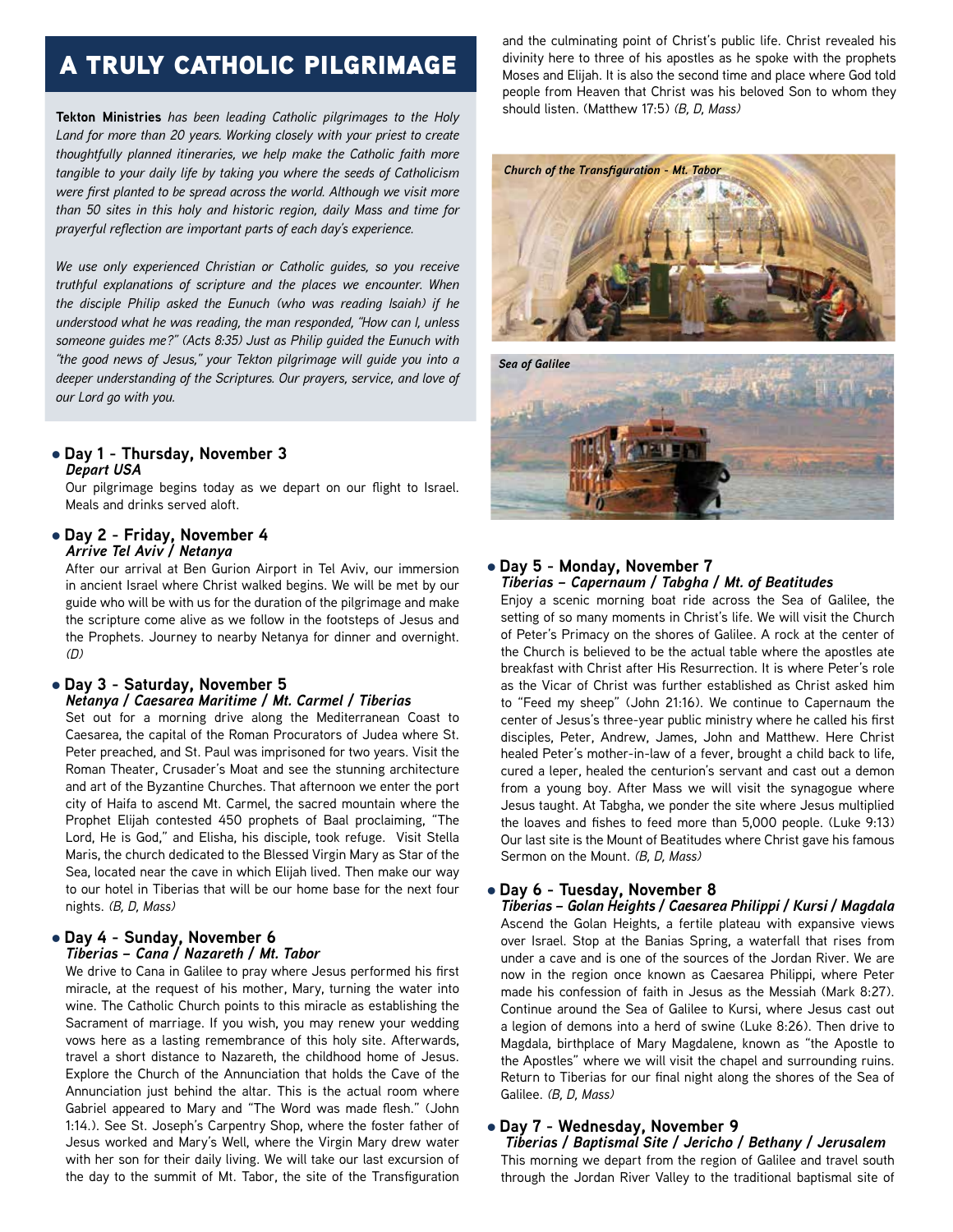Jesus in the Jordan River. Renew your baptismal vows in the very river where Christ was baptized by John the Baptist. (Mark 1:9) Ponder how the children of Israel crossed the River Jordan opposite Jericho when they came to the Promised Land. These are the waters the prophet Elijah divided and crossed with Elisha and which Naaman the Syrian dipped in seven times to cure his leprosy. Pilgrims come every year to immerse themselves in these holy waters. Continue our journey into Jericho, the oldest known city in the Western world. In 1250 B.C., Joshua and the Israelites encircled the city, trumpets blasting, and the walls came tumbling down (Joshua 6). Jesus passed through Jericho on his way to Jerusalem. From Jericho we have an excellent view of the Mount of Temptation, where Jesus fasted and prayed for 40 days to resist the devil. Afterwards, drive through the Judean wilderness to Bethany to see the House of Mary, Martha, and Lazarus, where Jesus often visited his friends, and the Tomb of Lazarus where Christ raised him from the dead. See the place where He revealed to Martha that He is "the resurrection and the life" (John 11). Then travel to Jerusalem, our home for the next five nights. *(B, D, Mass)*

#### **• Day 8 - Thursday, November 10** *Jerusalem – Mt. of Olives / Gethsemane / Ein Karem*

We will take a morning drive to the top of the Mount of Olives for a panoramic view of Jerusalem and visit two churches located on the mount: The Church of the Pater Noster where Jesus taught his disciples how to pray the "Our Father" and the Ascension Chapel, the site where Jesus ascended into Heaven. Descend the mount on the path Christ walked on the "Palm Sunday Road" to Dominus Flevit, where Christ wept over Jerusalem and her future destruction. Then enter into the Garden of Gethsemane where Christ had his agony and was betrayed. Keep watch with Christ and pray in the Church of All Nations at the Rock of Agony, the very rock where Christ prayed and sweated blood before he was to be crucified. In the afternoon, we drive to Ein Karem, one of the most beautiful sites in the New City of Jerusalem where St. John the Baptist was born. Pray at the Visitation Church where Mary proclaimed her service to God in her Magnificat prayer. *(B, D, Mass)*

#### l **Day 9 - Friday, November 11**

*Jerusalem – Old City Jerusalem / Via Dolorosa / Holy Sepulchre* An exciting and full-packed day awaits us as we explore Jerusalem further. We enter the Old City of Jerusalem through St. Stephen's Gate to visit the Church of St. Anne, where the Blessed Virgin Mary was born. Afterwards, is the Pool of Bethesda, where Jesus healed the paralytic man. We will continue to see Pilate's Judgement Hall, the Chapel of Flagellation, the Arch of Ecce Homo, where Pilate said, "Behold the man," with Jesus standing before the crowds with his crown of thorns and his body torn after his scourging. Prayerfully, we will walk the Via Dolorosa to the Church of the Holy Sepulchre and have the opportunity to climb the steps up to Mt. Calvary to pray at the site of the Crucifixion. Venerate the site where Jesus body was anointed, the tomb where was buried and rose from the dead and the Chapel of St. Helena where she found the true cross. Next, is the Wailing Wall, a solemn site for the Jewish people and where prayers are inserted between the stones. St. John Paul II was the first pope to pray at the Wailing Wall. Our day ends with a trip to the Pool of Siloam where Jesus healed a blind man. *(B, D, Mass)*

#### **• Day 10 - Saturday, November 12** *Jerusalem – Shepherd's Fields / Bethlehem*

Journey to one of the most joyous sites connected to the Holy Night Christ was born - the Shepherd's Fields outside of Bethlehem. Then travel into the city of Bethlehem and visit the Nativity Church above the traditional Grotto of Jesus' Birth. Ponder the Manger, Grotto of St. Jerome, and the Church of St. Catherine, the parish church for Bethlehem's Catholics. We will visit the Milk Grotto Chapel, a place where many couples pray for the Virgin Mary's intercession to conceive a child. Enjoy some free time for shopping before returning to Jerusalem, with the balance of the day free for personal activities. *(B, D, Mass)*

#### l **Day 11 - Sunday, November 13**

#### *Jerusalem – Qumran / Dead Sea / Mt. Zion / Tel Aviv*

We start the morning at the Tomb of Our Lord in the Holy Sepulchre Church with time for private prayer and reflection. After breakfast, journey through the Judean Wilderness along the Dead Sea to Qumran to see the caves where the Dead Sea Scrolls were discovered. Then drive to the Dead Sea to float and swim in its salty, mineral laden waters before returning to Jerusalem. This afternoon, we travel to Mt. Zion, where Christ celebrated the Last Supper in the Upper Room. Together we will then journey to pray the Rosary at the Church of the Dormition, the traditional site where Mary was assumed into heaven. Our final stop is at one of the most striking churches in Jerusalem –St. Peter in Gallicantu– that hosts a wide array of art styles. A golden rooster sits atop it recalling the place where Peter denied Jesus three times (Matthew 26). It was the palace of the high priest Caiaphas, where Jesus was brought to jail after his arrest and kept in the dungeon that sits underneath the Church. Finally, this evening we enjoy a farewell dinner at the Christmas Hotel. After dinner transfer to the airport in Tel Aviv to catch our late evening return flight home. *(B, D, Mass)*

#### l **Day 12 - Monday, November 14** *Arrive USA*

Our time pondering the wonder and awe of the Holy Land comes to an end as we arrive back in the United States following our overnight flight from Tel Aviv.

#### *B=Breakfast D=Dinner*

increase in these quoted rates in the event that government regulations are not<br>relaxed or further restrictions are put in place due to the COVID-19 pandemic that free of the government-imposed social distancing restrictions which are currently in place due to the COVID-19 pandemic. We cannot be held responsible for any *\* These rates are based upon an assumption that the situation in Israel will be in place due to the COVID-19 pandemic. We cannot be held responsible for any increase in these quoted rates in the event that government regulations are not may result in increased operational costs.*